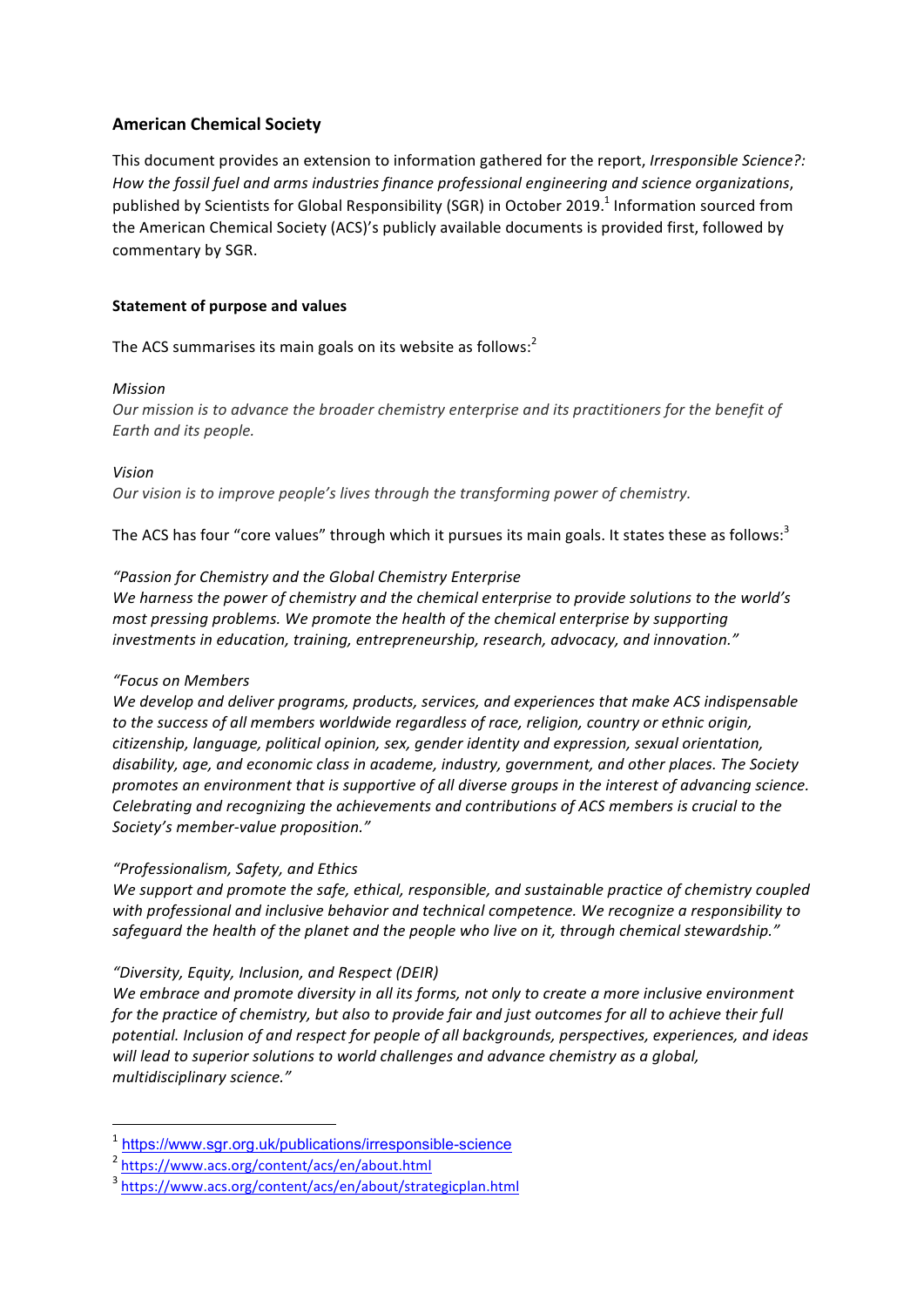### **Investments**

According to its 990 tax return form information obtained via ProPublica, in December 2019 the ACS holds \$1.12bn in publicly traded securities and \$93.1m in other securities, including \$33.4m in hedge funds.<sup>4</sup> We were unable to obtain further details about these investments.

#### **Investment policy**

The ACS does not appear to hold an ethical investment policy.

### **Transparency**

The ACS does not publicly disclose the details of its \$1.22bn investments in publicly traded securities and other securities, giving it zero transparency.<sup>5</sup>

### **Corporate Patrons**

The ACS does not appear to have any significant patrons from the fossil fuel industry.

### **Education programmes and grants**

The ACS controls the Petroleum Research Fund, a Trust set up by seven major oil companies (Shell Oil Company, Standard Oil Company of California, Standard Oil Company of Indiana, Standard Oil Company of New Jersey, The Texas Company, N. V. de Bataafsche Petroleum Maatschappij, and Guaranty Trust Company of New York) in 1944 and transferred to the ACS in 2000.<sup>6</sup> The ACS gave out \$18.1m in grants from the PRF in 2020, providing significant financial assistance to students considering professions in petroleum engineering.<sup>7</sup>

### **Events sponsorship**

In the ACS's 2020 financial report, the organization listed fossil fuel business ExxonMobil as a sponsor of its ACS Awards.<sup>8</sup>

### **Environmental policy**

 

The ACS emphasises the following in relation to climate change in the organization's 'Sustainability & the Environment' policy. The ACS will review the "science and recommend action on reducing greenhouse gases as well as climate change adaptation strategies" and encourage "continued research and funding into the effects of climate change, while also emphasizing the importance of educating the public on the issue". $9$ 

<sup>4</sup> https://www.acs.org/content/dam/acsorg/about/aboutacs/financial/2019-irs-form-990.pdf

<sup>5</sup> https://www.acs.org/content/dam/acsorg/about/aboutacs/financial/2019-irs-form-990.pdf

<sup>6</sup> https://www.acs.org/content/dam/acsorg/funding/grants/prf/annual-report/2019/acs-prf-64th.pdf

<sup>7</sup> https://www.acs.org/content/dam/acsorg/funding/grants/prf/about/2020-grants-listing.pdf

<sup>8</sup> https://annualreport.acs.org/content/dam/annualreport/downloads/annual-report-2020.pdf

<sup>9</sup> https://www.acs.org/content/acs/en/policy/publicpolicies/sustainability.html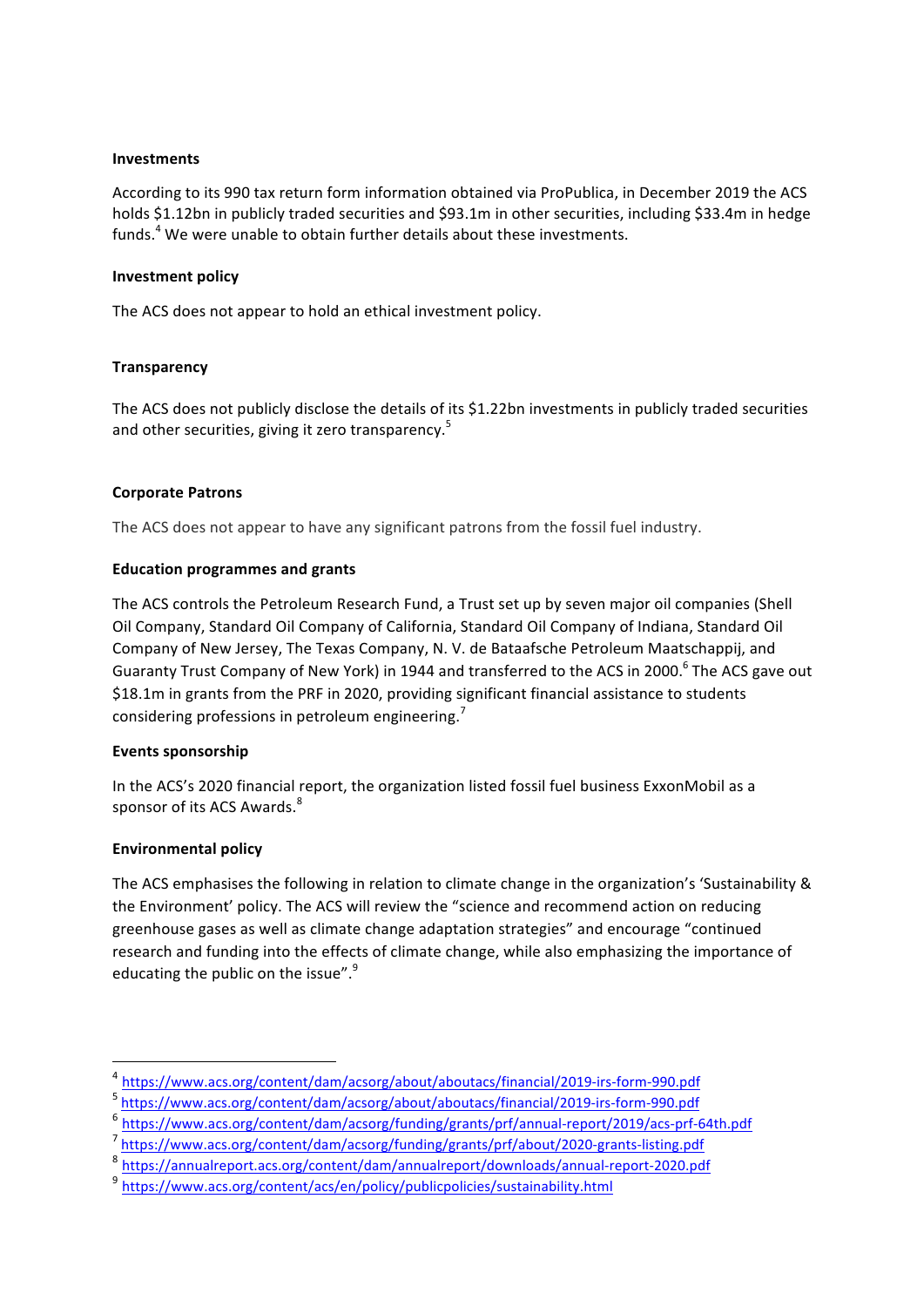The ACS does not appear to have any commitments or targets related to reducing its carbon emissions consistent with the Paris Climate Agreement.

## **Other relevant information**

In 2017 the ACS emphasised the "dire warnings about the fragile state of the Earth's climate" highlighted in the Fourth National Climate Assessment and the need for US policymakers to take action "to address and mitigate the already apparent and visible impacts of a changing climate in the US and around the world."<sup>10</sup>

C&EN, a weekly news magazine published by the ACS, has regularly written on the damaging effects of climate change.<sup>11</sup> Whilst these articles are largely progressive for climate politics within the chemistry and engineering communities, they do regularly emphasise the importance of carbon capture and storage  $(CCS)$ .<sup>12</sup> We discuss the shortcomings of such a focus below.

The ACS has put together a Climate Science Toolkit that introduces the scientific fundamentals of climate change. $^{13}$ 

## **SGR** comments

SGR acknowledges that the ACS has made significant efforts to demonstrate its awareness and concern regarding climate change within its position statements and policies.

SGR has continuing concerns, however, on the following aspects:

### *Transparency*

The ACS has very low transparency on its company investments, with there being no public information available on where these are held. It is, therefore, impossible to ascertain the extent to which the ACS is investing in a manner that complies with the spirit of its 'Sustainability & the Environment Policy' and its position statement on 'Global Climate Change'. Without this information, the ACS's stated role as a thought leader around energy, climate change and future transport is not able to be verified by its actions.

Beyond publicly available information, SGR has repeatedly reached out to executive director of the ACS, Thomas Connelly, along with the organization's board of directors, but has received no response regarding the organization's financial transparency.

Given that many members of the public are deeply concerned about climate change and that those with a background in chemistry have been integral in monitoring the Earth's changing climate and atmosphere, any investment by the ACS in fossil fuel companies would, in our view, undermine their efforts, as we discuss further below.

<sup>10</sup> https://www.acs.org/content/acs/en/pressroom/newsreleases/2017/november/acs-issues-statement-onfourth-national-climate-assessment-report.html

<sup>11</sup> https://cen.acs.org/environment/climate-change/Climate-science-report-paints-dire/99/web/2021/08

<sup>12</sup> https://cen.acs.org/environment/greenhouse-gases/capture-flue-gas-co2-emissions/99/i26

<sup>13</sup> https://www.acs.org/content/acs/en/climatescience.html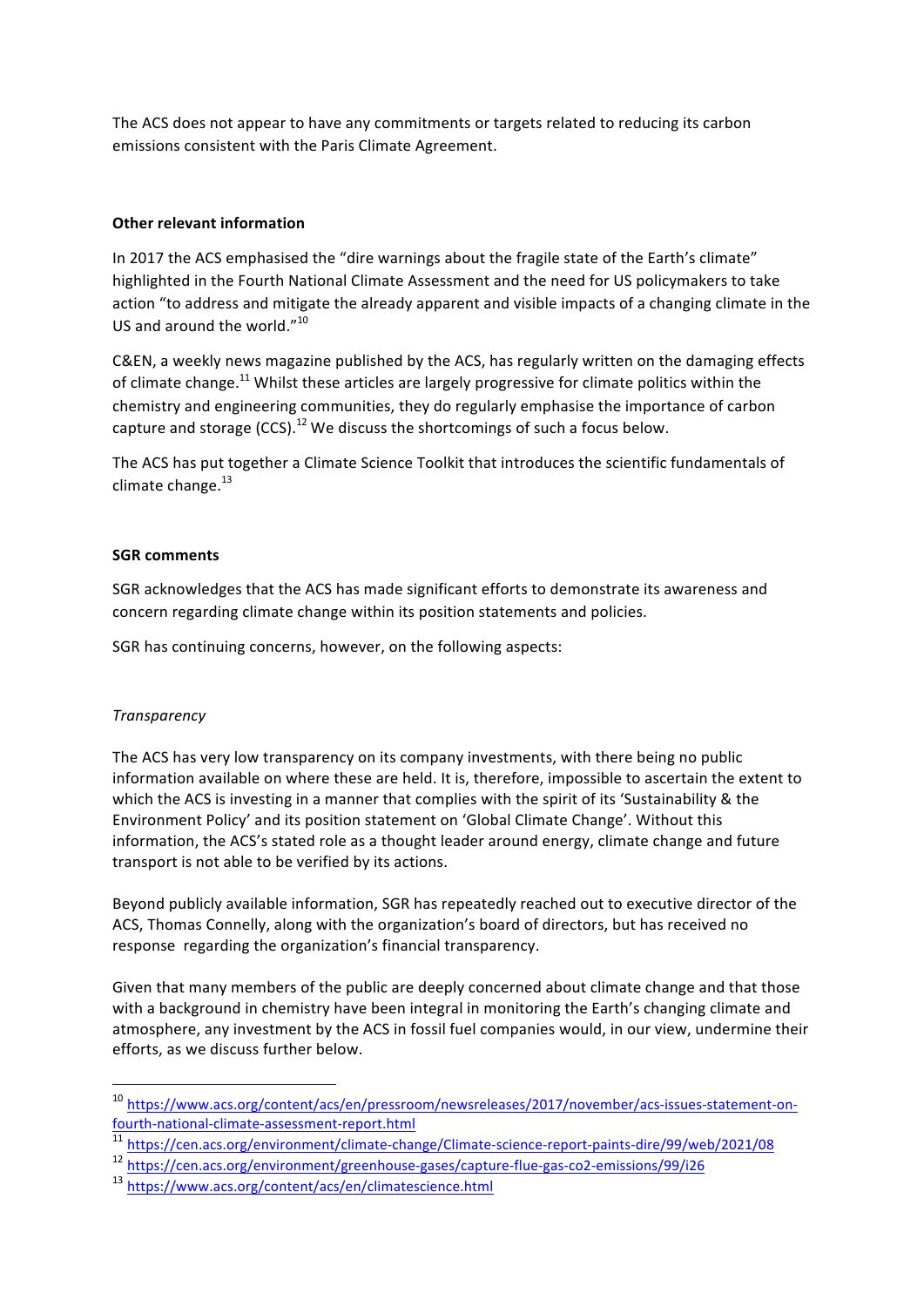Within the ACS's "Scientific Integrity in Public Policy" statement, the organization emphasises the need for government agencies to maintain clear conflict of interest policies.<sup>14</sup> The ACS does not. however, appear to hold itself to the same standards of integrity. Despite the organization's mission "to advance the broader chemistry enterprise and its practitioners for the benefit of Earth and its people", the Society receives significant sponsorship for its ACS Awards from fossil fuel company ExxonMobil - whose highly questionable ethical record we consider below - and also oversees the Petroleum Research Fund, which annually provides many millions of dollars in grants to students considering chemistry careers in the petroleum industry.

Despite an expressed concern with climate change, both in the organization's 'Sustainability & the Environment Policy' and its position statement on 'Global Climate Change', the ACS does not appear to have set any commitments or targets to reduce its carbon emissions.<sup>15</sup>

# *Financial links to fossil fuel corporations*

The ACS has known recent financial links with the following companies in the fossil fuel sector:

Sponsorship (education, corporate)

 

● ExxonMobil

The ACS has significant financial links to ExxonMobil despite their Code of Conduct for its members which states that, as professionals, they "should strive to do their work in ways that are safe and sustainable for the environment" and that protects the "prosperity of future generations."<sup>16</sup> While the ACS expects these standards from its members, the same does not seem to be the case for its corporate partners, such as ExxonMobil.

ExxonMobil has been widely criticised for its efforts over many decades to cast doubt on the scientific evidence on the climate change threat, as well as undermining policies to tackle the problem.<sup>17</sup>

There is also evidence that ExxonMobil holds reserves in Athabasca's tar sands, a fuel with particular environmentally-damaging effects that have been documented recently by the ACS's own magazine. 18

In addition, there are concerns about ExxonMobil's wider environmental and corporate performance, including claims of severe environmental damage and the destruction of geological heritage.<sup>19</sup>

<sup>14</sup> https://www.acs.org/content/acs/en/policy/publicpolicies/science-policy/scientificintegrity.html

<sup>15</sup> https://www.acs.org/content/acs/en/policy/publicpolicies/sustainability/globalclimatechange.html

<sup>16</sup> https://www.acs.org/content/acs/en/careers/career-services/ethics/the-chemical-professionals-code-ofconduct.html

<sup>17</sup> https://www.sgr.org.uk/sites/default/files/2019-04/SGR\_corp\_science\_full.pdf, https://exxonknew.org/, https://iopscience.iop.org/article/10.1088/1748-9326/aa815f, 

https://www.theguardian.com/environment/2006/sep/20/oilandpetrol.business, 

<sup>18</sup> https://pubs-acs-org.manchester.idm.oclc.org/doi/pdf/10.1021/cen-09102-notw2

<sup>19</sup> https://www.nationalgeographic.com/environment/article/oil-spills-30-years-after-exxon-valdez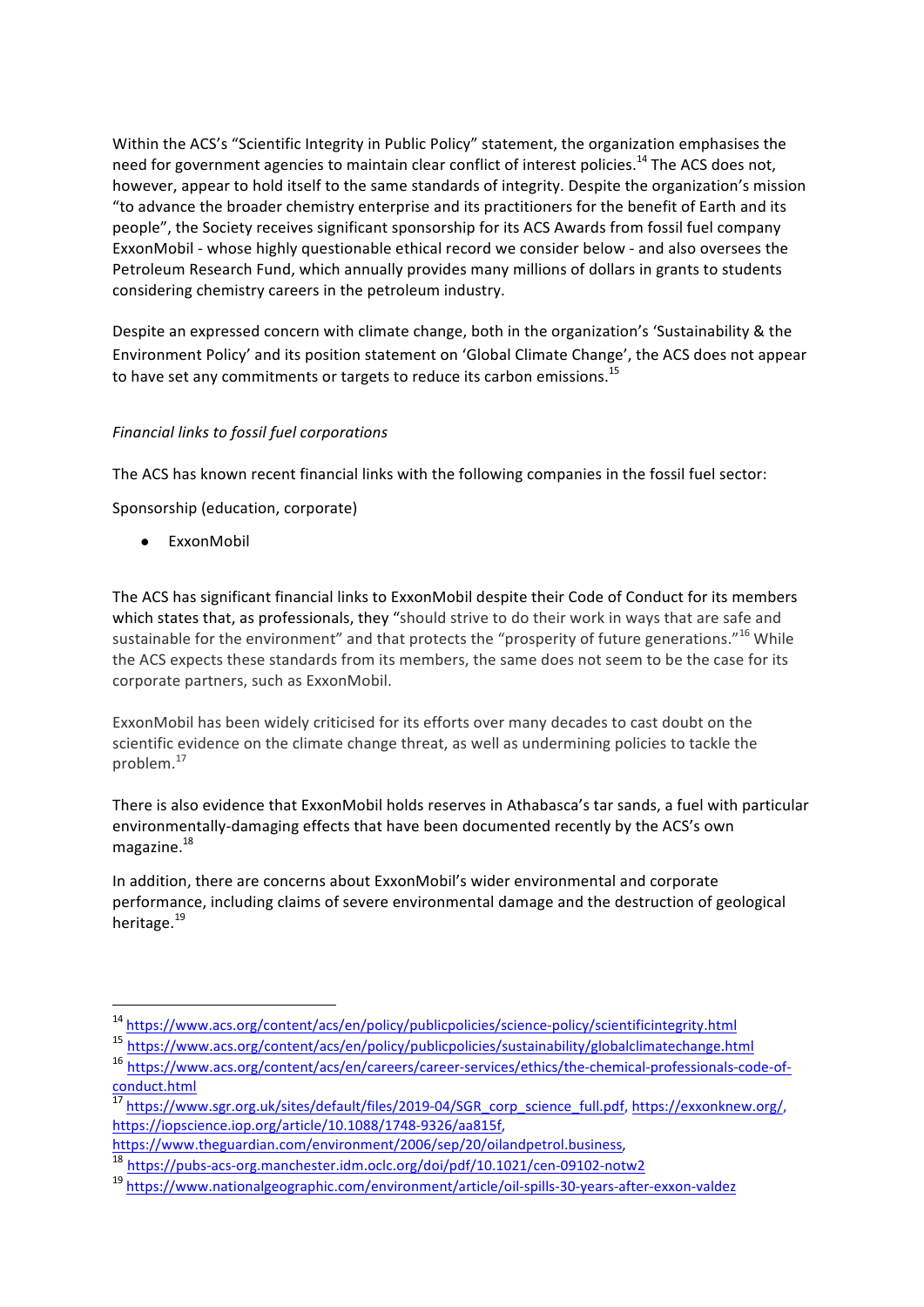SGR has concerns about investments in and financial ties to fossil fuel companies by professional science and engineering organizations for these reasons:

- Professional science and engineering organizations have considerable influence with politicians and the public and it's crucial that they put in place robust science-based targets and plans that are compatible with the goals of the Paris Agreement - and end lobbying behaviour that could undermine it;
- As the UK Health Alliance on Climate Change puts it, "engaging with companies whose business model relies on fuel extraction is of limited use—only divestment will stop extraction".<sup>20</sup> Worldwide, according to the Alliance, over 1,000 organizations with £7 trillion assets have committed to divesting from fossil fuels and instead investing in climate solutions.<sup>21</sup> Research indicates that divestment reduces the price of fossil fuel shares. According to a team at the University of Waterloo in Canada, "lower share prices increase the costs of capital for the fossil fuel industry, which in turn decreases their ability to explore new resources and exploit proven resources".<sup>22</sup> The greater the likelihood of these fossil fuel resources staying in the ground, the more likely we are to meet the international climate change targets agreed under the Paris Agreement in order to prevent potentially catastrophic climate change;
- In order to keep to the below  $2^{\circ}$  Ctarget, only one-fifth of known fossil fuel reserves can be burned, putting these assets at risk of becoming stranded. The fraction is even smaller when considering how to meet the  $1.5^{\circ}$ Carget. According to the UK Health Alliance on Climate Change, fossil fuels are an increasingly risky investment and fossil fuel free indexes equalled or outperformed unsustainable alternatives for 5-10 years. "Divestment announcements by prominent investors signal financial risks to the market, which in turn depress share prices," say the University of Waterloo researchers. "Therefore, divestment announcements can have a measurable impact on the fossil fuel industry." Shell said in 2018 that divestment had become a material risk to its business.<sup>23</sup> In 2020 fund manager CCLA, which invests on behalf of charities including Church of England dioceses, dropped its investments in oil giants Shell and Total for financial reasons.<sup>24</sup> On January 27<sup>th</sup> 2021, ratings agency S&P warned 13 oil and gas companies, including Royal Dutch Shell and Total, that it is considering downgrading their credit ratings. The agency has increased its risk rating for the oil and gas sector as a whole from "intermediate" to "moderately high" because of the move away from fossil fuels, poor profitability and volatile prices, according to news reports.<sup>25</sup> There are also signs that oil companies may struggle to recruit employees with the skills they need.<sup>26</sup>
- Many fossil fuel companies are relying on carbon capture technology and nature-based solutions being deployed at a huge scale to offset their planned emissions.<sup>27</sup> Heavy reliance on the global scale deployment of carbon capture and storage technologies is misplaced

<sup>20</sup> http://ukhealthalliance.org/divestment

<sup>21</sup> https://www.divestinvest.org/11-trillion-counting-divestinvest/

<sup>22&</sup>lt;br>https://theconversation.com/how-divesting-of-fossil-fuels-could-help-save-the-planet-88147

<sup>23</sup> https://www.theguardian.com/commentisfree/2019/oct/13/divestment-bank-european-investment-fossilfuels

<sup>&</sup>lt;sup>24</sup> https://www.divestinvest.org/church-of-england-fund-drops-remaining-fossil-fuel-investments/

<sup>25</sup> https://www.theguardian.com/business/2021/jan/27/rating-agency-sp-warns-13-oil-and-gas-companiesthey

 $\frac{26}{16}$ https://www.ft.com/content/3b53f1bd-4625-4733-afb9-af4301257506

<sup>27</sup> https://insideclimatenews.org/news/16072020/oil-gas-climate-pledges-bp-shell-exxon/